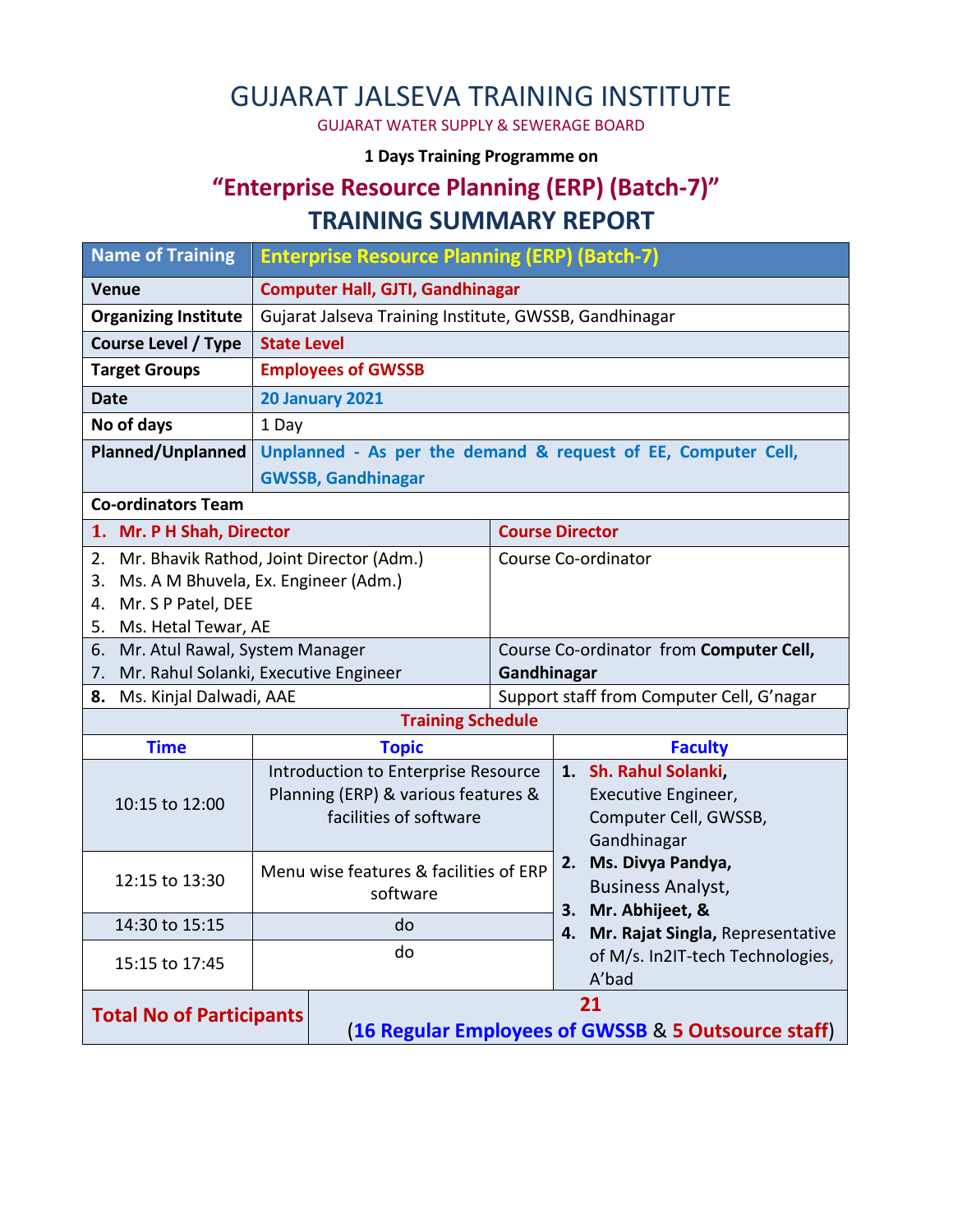### **List of Regular Employees of GWSSB**

| No.          | CPF NO.            | <b>Name</b>                          | <b>Designation</b> | <b>Office &amp; Place</b> |
|--------------|--------------------|--------------------------------------|--------------------|---------------------------|
| 1            | <b>GWSSB/10168</b> | <b>AMI RAMANLAL PATEL</b>            | DEE (M)            | HO, Gandhinagar           |
| $\mathbf{2}$ | GWSSB/10499        | BALDEVBHAI DAMJIBHAI PRAJAPATI       | AE(C)              | PHSSD, Tarapur            |
| 3            | GWSSB/10217        | <b>CHIRAG J. PATEL</b>               | AE(C)              | GJTI, Gandhinagar         |
| 4            | GWSSB/10444        | DHRUV RAMESHBHAI PATEL               | AE(C)              | PHSSD, Anand              |
| 5            | GWSSB/10455        | HARSHADKUMAR VALJIBHAI               | AE(C)              | PHSSD, Amreli             |
|              |                    | <b>MAKWANA</b>                       |                    |                           |
| 6.           | <b>GWSSB/10365</b> | <b>HEENA GAMBHIRSINHJI RANA</b>      | DEE (C)            | <b>HO, Gandhinagar</b>    |
| 7            | <b>GWSSB/10509</b> | <b>JAY JAYANTIBHAI NAYAK</b>         | DEE (C)            | <b>HO, Gandhinagar</b>    |
| 8            |                    | JAYDIP JIVRAJBHAI GABANI             | AAE (M)            | PHMD, Bhavanagar          |
| 9            | GWSSB/10242        | KAPILKUMAR BIPINCHANDRA KADIYA       | AAE (C)            | PHSSD, Idar               |
| 10           | GWSSB/10699        | KETANKUMAR KANTIBHAI MISTRY          | AEE (M)            | PHMSD, Bhavanagar         |
| 11           | GWSSB/10166        | KEVILKUMAR HEMANTBHAI SHAH           | AE(C)              | PHSSD, Petlad             |
| 12           | <b>GWSSB/10442</b> | <b>MADHAVBHAI DAYALJIBHAI TANDEL</b> | DEE (M)            | PHMSD, Godhara            |
| 13           |                    | MANISHABEN KHIMJIBHAI                | AAE (M)            | PHMSD, Amreli             |
|              |                    | <b>KACHHADIYA</b>                    |                    |                           |
| 14           |                    | MOGAJIBHAI AMARABHAI PATEL           | AAE (C)            | PHSSD, Khedbrhma          |
| 15           |                    | POOJA ATULKUMAR MODI                 | AAE (M)            | PHMSD, Gandhinagar        |
| 16           | GWSSB/3497         | SHAILESH ARVINDBHAI JOSHI            | AAE (C)            | PHWD, Nakhtrana           |

### **List of Employees (Outsource staff)**

| No. | <b>Name</b>         | <b>Designation</b>       | <b>Office &amp; Place</b> |
|-----|---------------------|--------------------------|---------------------------|
|     | <b>BHAVIN MEGHA</b> | Network Engineer         | GJTI, Gandhinagar         |
|     | <b>BHAVIN RAVAL</b> | D.E.O                    | GJTI, Gandhinagar         |
|     | <b>BHAVESH BHOI</b> | Jr. Assistant            | GJTI, Gandhinagar         |
|     | <b>FAIZAN VORA</b>  | <b>Outsourcing Engg.</b> | HO, Gandhinagar           |
|     | SANJAYKUMAR B. BHOI | D.E.O                    | PHSSD, Idar               |

#### **Photo Gallery**

1. **Sh. Rahul Solanki**, Executive Engineer, Computer Cell, GWSSB addressing the trainees